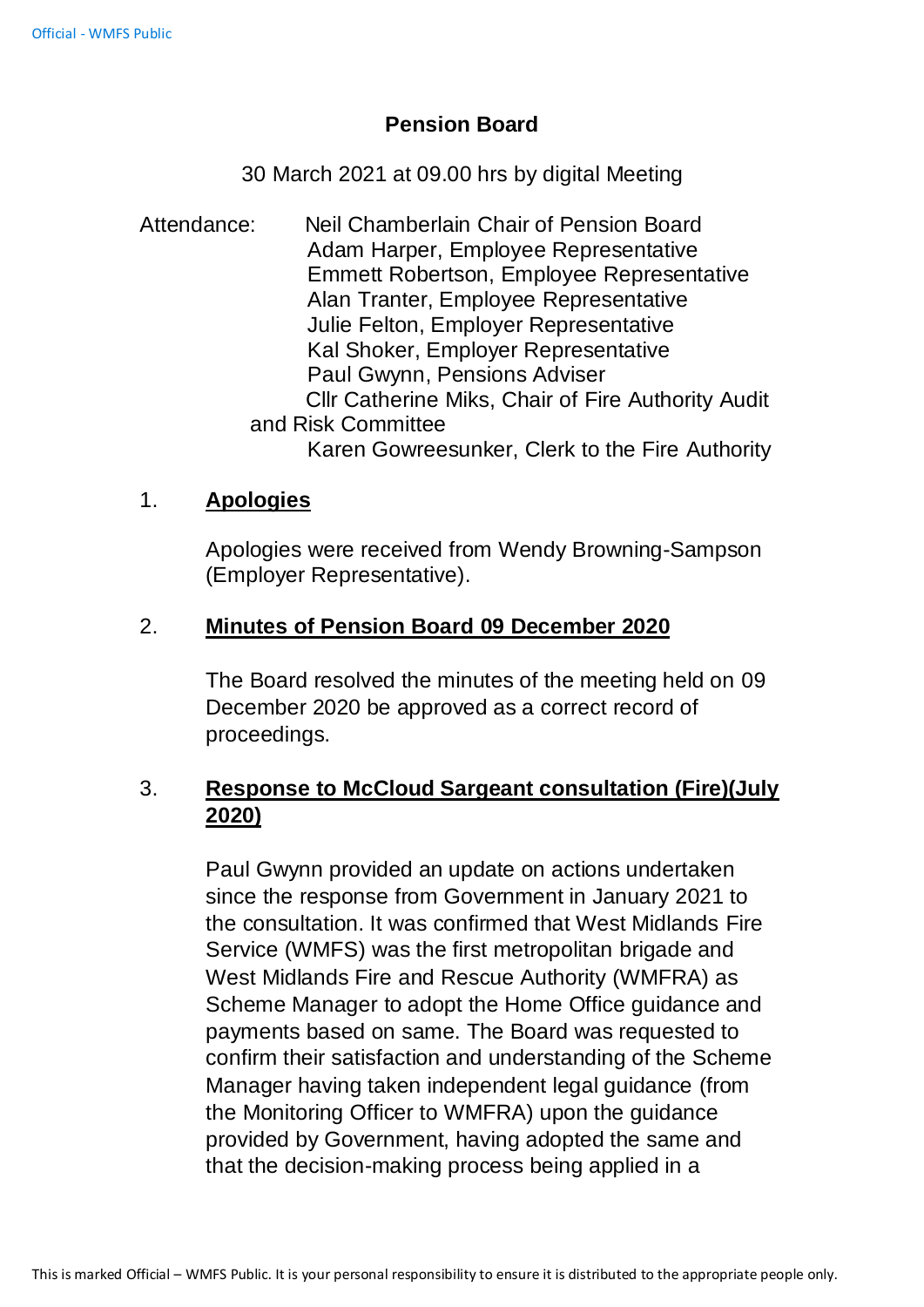transparent and assured manner. Board Members unanimously confirmed this position.

Paul Gwynn confirmed a process for engaging Pension Schemes Membership had been agreed with Employee Representatives. Communications were being enacted both in writing and by virtual meetings. Adam Harper requested thanks to Paul Gwynn be recorded in the minutes, for the approach he has taken to support Employee Representatives and Fire Brigade Union members. Paul Gwynn in return thanked Adam Harper for assisting to manage membership expectations during this recent period.

The Chair stated assurance with the process for decision making and the Board having been kept informed of legislative developments. Paul Gwynn was requested to ensure documentation related to the process were archived. The Clerk to WMFRA stated the Pension Board should in future review the minutes of each Audit and Risk Committee (in their role as Scheme Manager). This Committee receives the minutes of the Pension Board as a standing agenda item for review. Paul Gwynn advised that the Pension Regulator may in future investigate how a Pension Board has advised the Scheme Manager, WMFS may consider itself in a good position having regular liaison between the Chairs of the aforementioned entities and a contract for legal advice from a Monitoring Officer, but any enhancement of process as described by the Clerk is a valuable addition to existing practice.

Paul Gwynn stated that intermediate detriment payments have commenced, and pension scheme members are signing for their chosen option. The Board discussed potential items of focus relating to these payments, including interest payment, recovery of any money owed from lump sums, tax relief and adjustments, estates where death has occurred prior to payment. There remains uncertainty upon some items, for which the Board will be appraised of developments by level of importance and awareness for decision.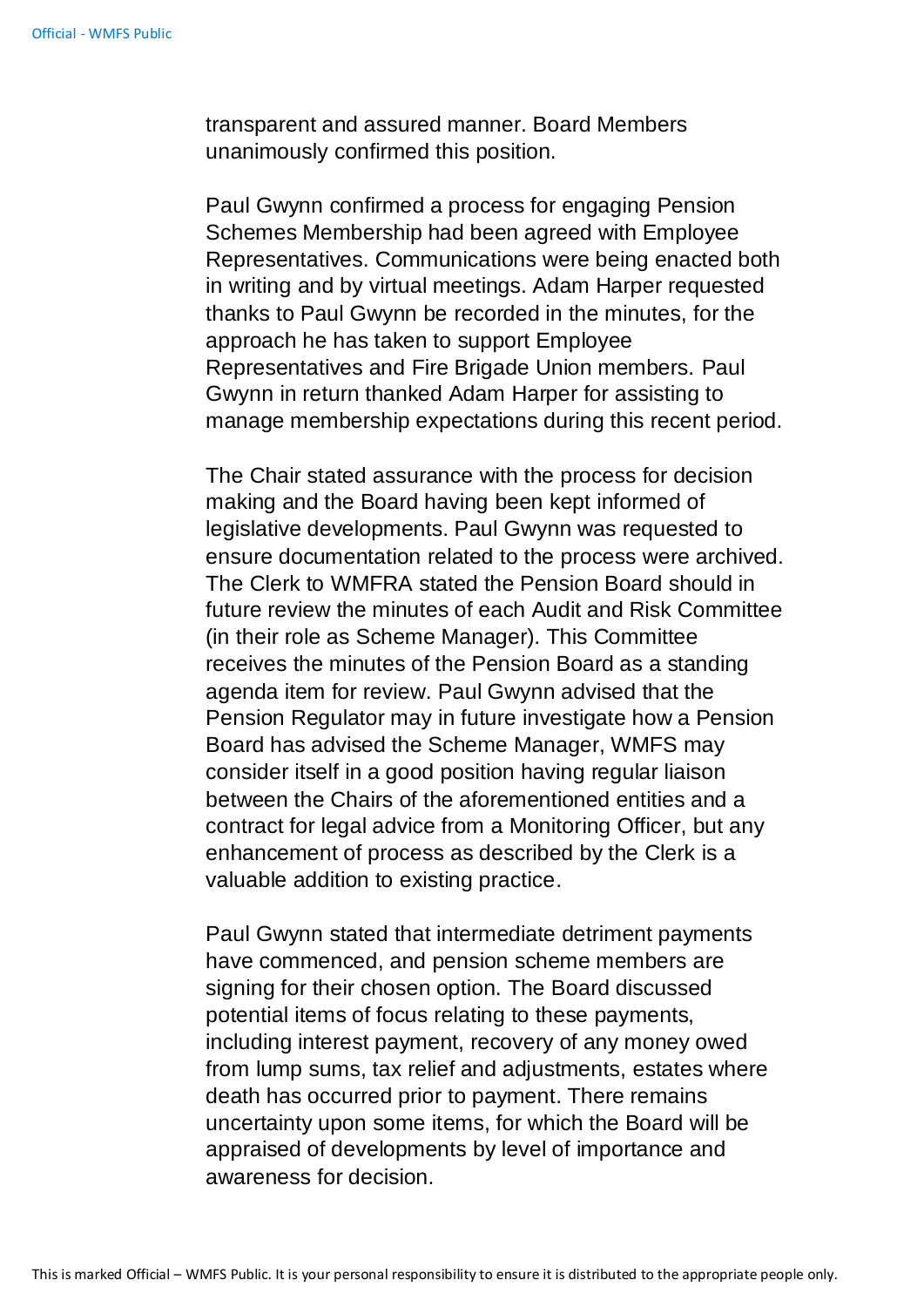The Chair thanked Paul Gwynn and the WMFS Payroll and Pensions Team for their administratively prompt response to manage the evolving circumstances and their on-going advice to pension scheme members on Remedy. In so doing, the Chair enquired of the projections for team resourcing and scale of work to deliver. Paul Gwynn confirmed the numbers of people retiring were as anticipated, however the process time is estimated to triple to accommodate the changes. There is sufficient experience in the Payroll and Pensions Team to manage at present, together with implementation of some revised processes for calculating estimated projections (limiting to those members retiring within six months or cases involving divorce or death). There would be recruitment of one wholetime pension administrator from April 2021 to enable sustainable efficiency in implementing payment/scheme changes and an upgrade to the pension administration system which would be integrated by November 2021. A budgetary allocation had been identified for both investments.

Julie Felton enquired about the impact of the availability of estimates upon employees who could engage on WMFS provided pre-retirement courses eighteen months in advance of their leaving the Service. Paul Gwynn responded the Annual Benefits Statement provided estimates to advise context within these courses and subsequent retirement planning.

The Chair requested that such administrative discussion and resourcing be circulated outside of the Board meeting. He asserted the specific detail was not a Board role, however the impact to generate risk was and should feature in the Risk Register as appropriate.

Kal Shoker enquired of actions and associated timelines prior to the next Board meeting. Paul Gwynn confirmed there were nil at present, and should that change he would inform Board Members accordingly.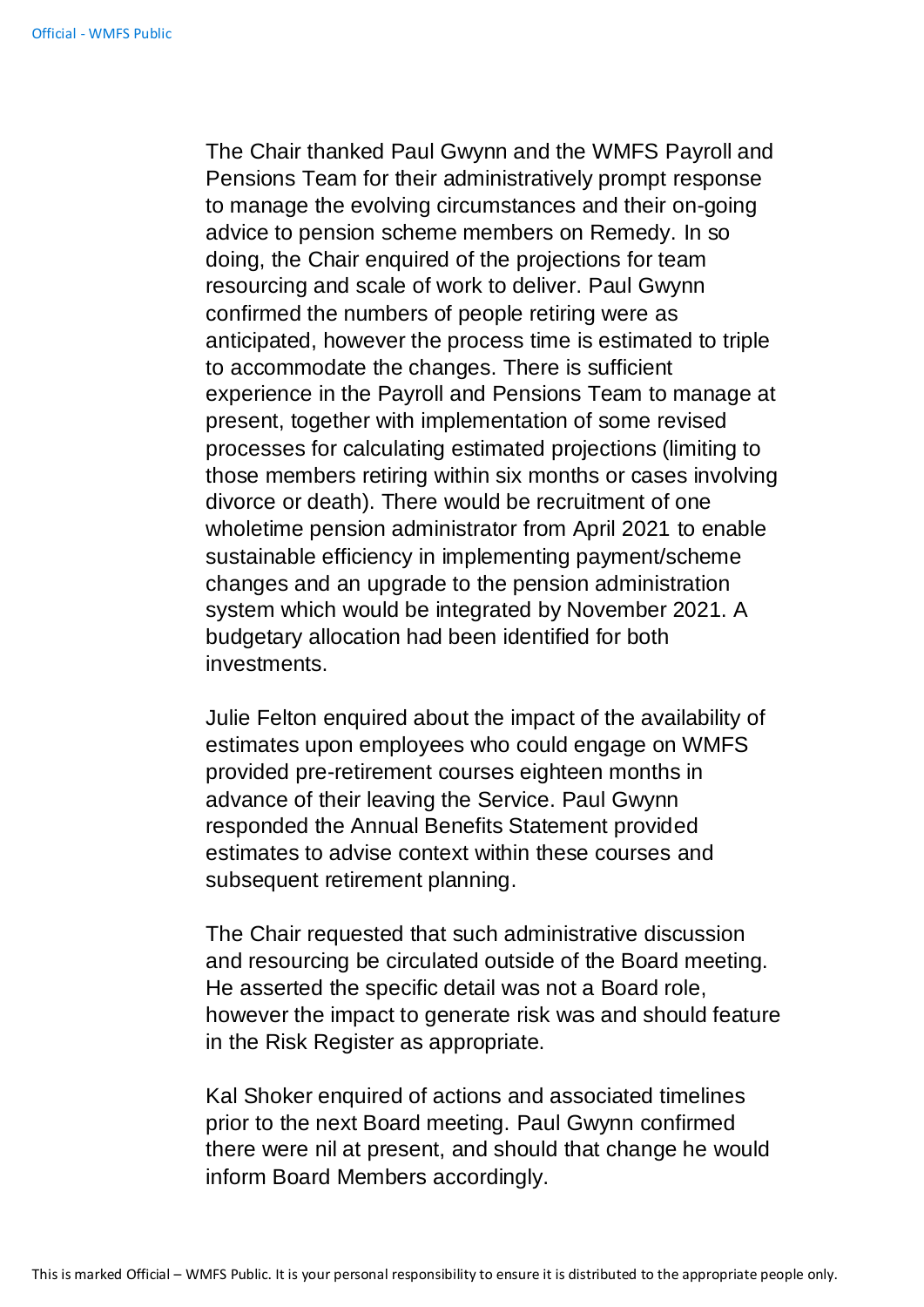In conclusion to this agenda item, Paul Gwynn appraised the Board of the prospective timetable for revision of Pension Scheme rules. Government has indicated an implementation date of October 2023 following parliamentary approval; hence first consultation draft can be expected approximately April 2023.

### 4. **Risk Register**

The Board were updated by Julie Felton on the action agreed at the last meeting that four nominated Board Members liaise regarding process and format of the Risk Register. The outcome of a revised structure was presented to the meeting, detailing the level and direction of existing identified risks. Discussion ensued on each risk and the impact of the format revision to content.

The Chair commended the revisional work undertaken to ensure the Register provided a consistent and assured representation of risk. He summarised arising tasks for progression; the format includes columns for mitigation action and comments; Members review all risks to ensure items are relevant and dependencies identified; emerging issues are included and; the Register is re-circulated prior to the next meeting with these updates.

#### 5. **Any other Business**

Paul Gwynn updated the Board of on-going scoping work to realise a cloud-based payroll system. This includes the potential for online access to pension payment details. It was additionally confirmed the process for scanning documents was almost complete.

Adam Harper sought clarification on developments arising from the O'Brien legal case. Paul Gwynn provided a brief overview of the case, which focussed upon access to pension schemes for part-time staff. It was envisaged there would be minimal impact on WMFS, however an administrative process would need to be progressed to locate any previously employed part-time staff or the